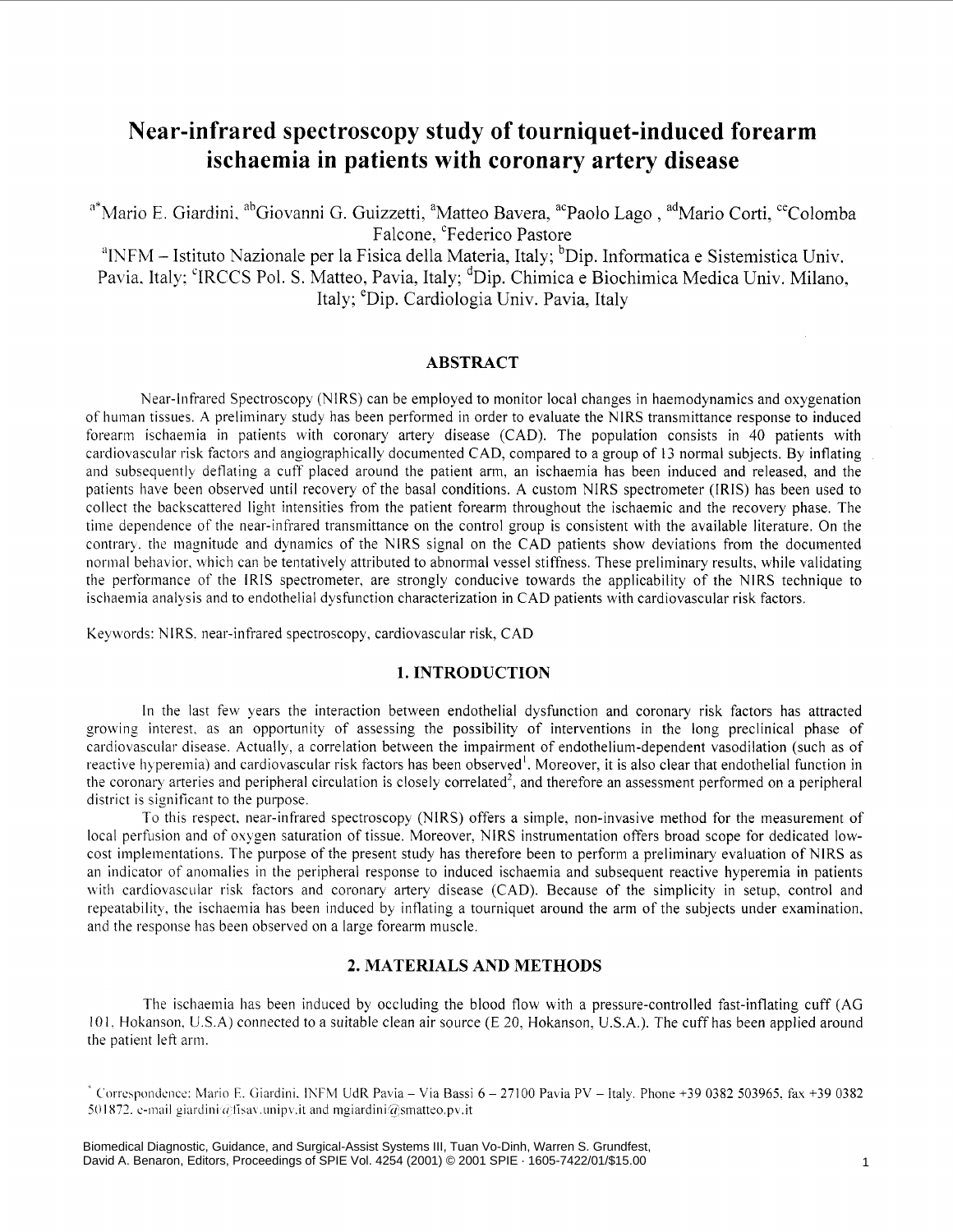The patient systolic and diastolic pressure and heart rate have been measured using a portable oscillometric system (Visomat Comfort, Roche Diagnostics, Italy). The measurement cuff has been applied on the right arm, symmetrically with respect to the occlusion cuff. Between the measurements, the cuff has been kept loosely wrapped in position.

The NIRS measurements have been performed with IRIS, a research-grade apparatus developed in the framework of the activities of The National Institute for Physics of Matter - Italy (INFM) and of the Clinical Engineering Division of IRCCS Policlinico S.Matteo, Pavia. Italy. **As** the instrument structure is described elsewhere', it will be only briefly recalled.

IRIS is composed by a modular computer-based acquisition system, dedicated to NIRS acquisition. For the measurements described in this paper, the acquisition system has been equipped with a digital front-end module4, which is capable of measuring the continuous-wave NlRS backscattering of the tissue under examination at 4 wavelengths on a single measurement site, through the connection to a suitable probe head. The backscattered light intensities at the four measurement wavelengths are sampled at a rate of 1 sample/s and stored on a hard disk for postanalysis.

The probe head carries four plastic-case LED sources with nominal peak wavelengths of 880, 850, *700* and *660* nm and a transimpedence-amplified plastic-case photodiode. The sources and the detector are shielded and encapsulated in a potting compound. A metal retainer ring ensures sufficient mechanical robustness. The source-to-detector separation is 15 mm.

The probe has been applied to a large muscle on the patient forearm by interposing a layer of a refractive index matching gel in order to minimize artifacts due to patient movement. It has been held into position by an adhesive strip and an elastic retaining cuff. which acts also as a shield from the ambient light.

pO<sub>2</sub>-pCO<sub>2</sub> measurements have been performed transcutaneously with an electrochemical transcutaneous oximeter (TCM3. Radiometer. Copenhagen) equipped with a combination electrode. The instrument has been connected to a personal computer for data acquisition at a sample rate of 1 sample/s. The electrode, held a temperature of  $43^{\circ}$ C has been applied, after the required calibration with a standard gas mixture, as near as possible to the NlRS probe. The electrode response time is  $7 \text{ s}$  for  $pCO_2$  and  $20 \text{ s}$  for  $pO_2$ .

**A** I ?-derivation electrocardiogram (ECG) has been recorded using a standard electrocardiograph (ECT WS2000, Remco. Italy), which stores the ECG on a personal computer. As the induced ischaemia, even if not presenting any specific risk. can be quite painful in patients with impairment of peripheral circulation, the main purpose of the ECG monitoring was to ensure real-time on-line assessment of the patient conditions throughout the whole procedure.

For the occlusion checks, we employed a Spectradop 2 ultrasonic Doppler flowmeter (D.M.S., France), operating at a frequency of 8 MHz.

No automatic synchronization facility is provided between the instruments. The acquisition has therefore been manually started by the operator with a known timing, and the acquired data have been temporally aligned during postanalysis.

The measurements have been performed on a control group of 13 healthy subjects and on 40 patients with cardiovascular risk factors, who udergone regular diagnostics tests and agreed to the study. Of these, the cardiac risks present bere: hypertension (57%). dyslipidemia *(70%),* cigarette smoking *(67%).* 85% of the patients presented angiographically documented CAD. The mean number of risk factors is 1.9, with a standard deviation of 0.9.

During the test. the patients have been kept supine, at rest up to full stabilization of the blood pressure and heart rate. The instrumentation has been applied to the patient after all appropriate calibrations, and the measurement have been started only after all the signals reached a stationary value. Basal values of the NlRS transmittance signals have then been measured and averaged for 30 s, and used as reference for signal stability evaluation. Let  $t = 0$  be the acquisition start time. At t = *60* **5** the tourniquet has been inflated at a pressure 50 mmHg higher than the systolic pressure, verifying the occlusion on the radial artery using the Doppler flowmeter. At  $t = 240$  s (i.e. after 3 minutes from the occlusion) the tourniquet pressure has been released. The recovery has been recorded up to t = *720* s.

As shown in the following paragraphs, most of the analysis has been performed on the raw NIRS data. The reconstruction of perfusion and saturation variations from the continuous-wave NlRS data has been performed using a simple Lambert-Beer model, as extensively treated in the literature<sup>5</sup>. As only the morphology of the signal has been analyzed. no significant variations to the results has been seen after the correction of the model to account for the wavelength dependence of the optical pathlength, again derived from the literature<sup>6</sup>.

#### **3. RESULTS AND DISCUSSION**

An example of the NlRS transmittance fractional deviations from the basal values (BRDs, baselinereferenced deviations). acquired on a healthy voluntary at the four measurement wavelengths, is reported in Figure I.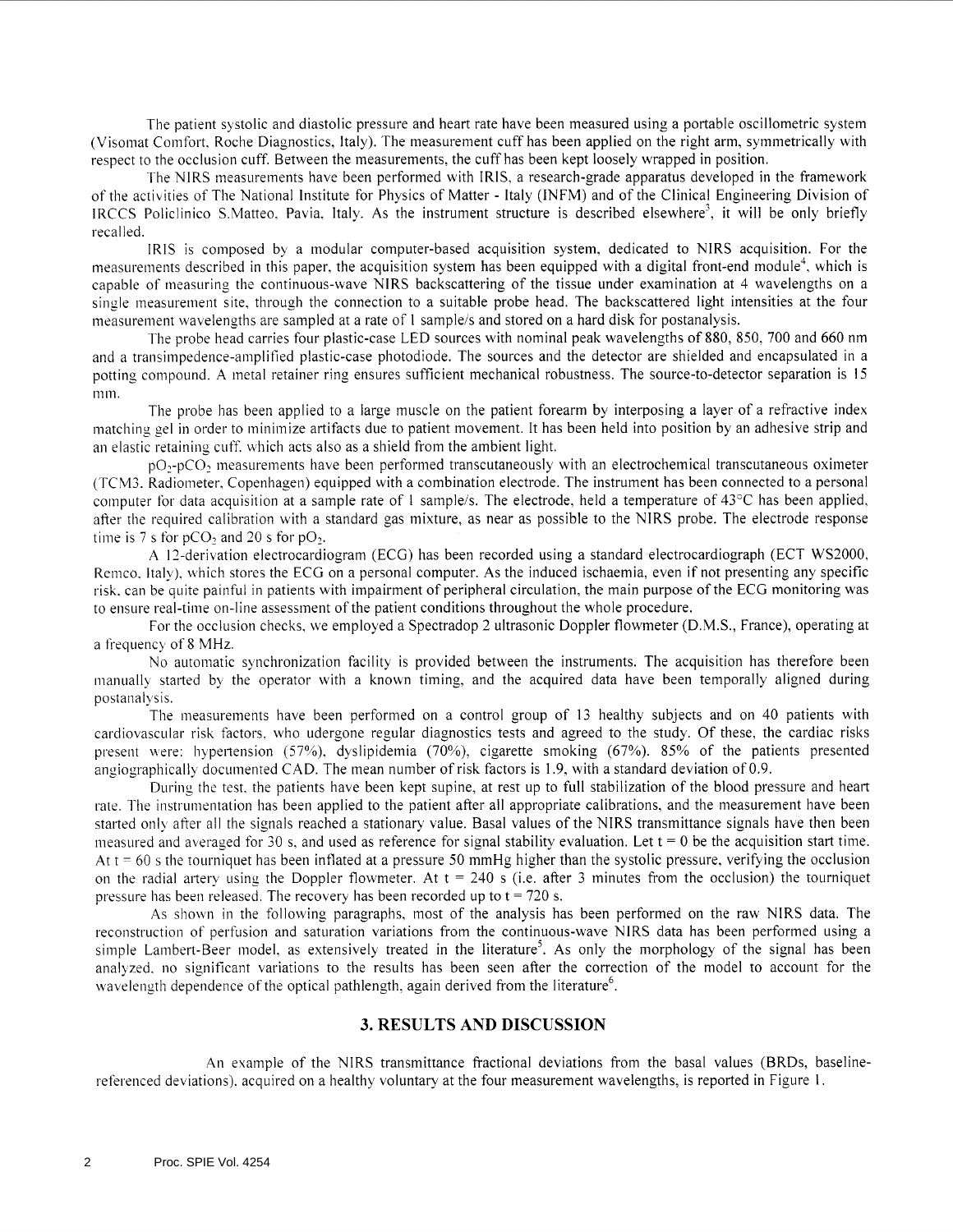In particular, the BRDs will be defined as

 $BRD = I / I_b - 1$ 

where I is the backscattered light intensity and  $I_b$  its basal value. Its morphology is fully consistent with the literature<sup>7</sup>. On a number of patients, however, we observe the anomalous signal reported in Figure 2.



Figure 1: Baseline-referenced deviations of the NIRS transmittance during forearm ischaemia. The dotted lines indicate onset and release of the occlusion.



Figure 2: Anomalous baseline-referenced deviations of the NIRS transmittance. Again, the dotted lines indicate onset and release of the occlusion.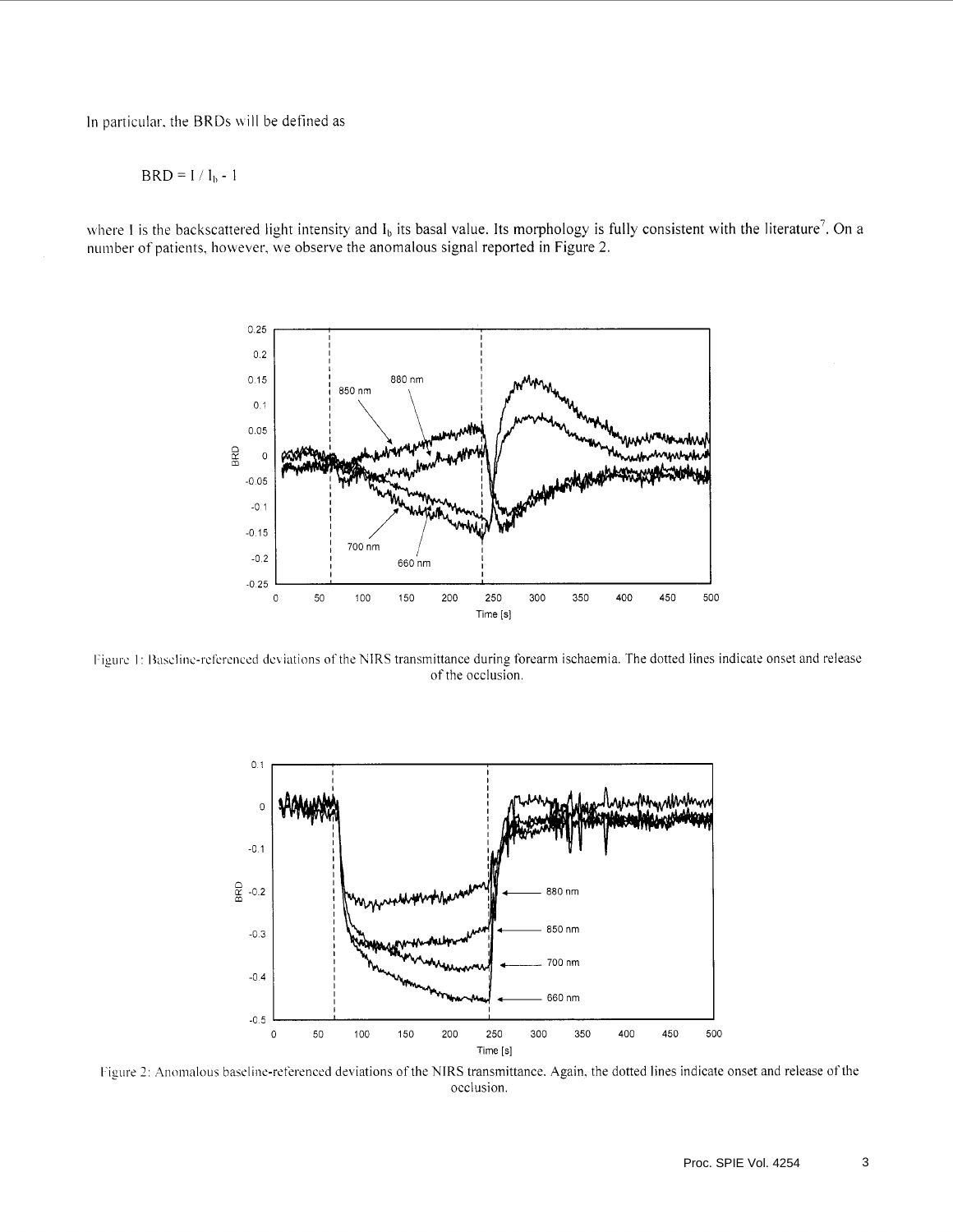A consistency check on the  $pO_2$ -pCO<sub>2</sub> measurements confirm an occlusion with constant oxygen consupmption from the tissue, as it can be expected for so short ischaemia times. No significant pressure or heart rate variations are induced by the occlusion in any of the patients.

It can be noted that the anomalous signal is quite consistent with the literature in the case of a venous occlusion. This should not be however our situation, as the Doppler flowmeter confirms the absence of flow on the radial artery. **As** the absence of flow could be objectionable, since it can be difficult to monitor blood flow directly other than in large arteries, we turned our attention to the blood volume and saturation overshoot (reactive hyperemia) after the ischaemia release. In fact, if we look at saturation and blood volume variations, as derived from the NIRS data, (Figures 3 and 4), we see that to the anomalous signals correspond significant reductions of such overshoot.



l'ig, 3: Saturation (S) and concentration (c) derived from the transmittances in Figure 1. The full lines indicates the baseline values. The reactive ischaemia phase (overshoot) is highlighted.



I'ig. **1:** Saturation **(S)** and concentration (c) derived from the transmittances in Figure 2. The full lines indicates the baseline values. Note the absence of overshoot.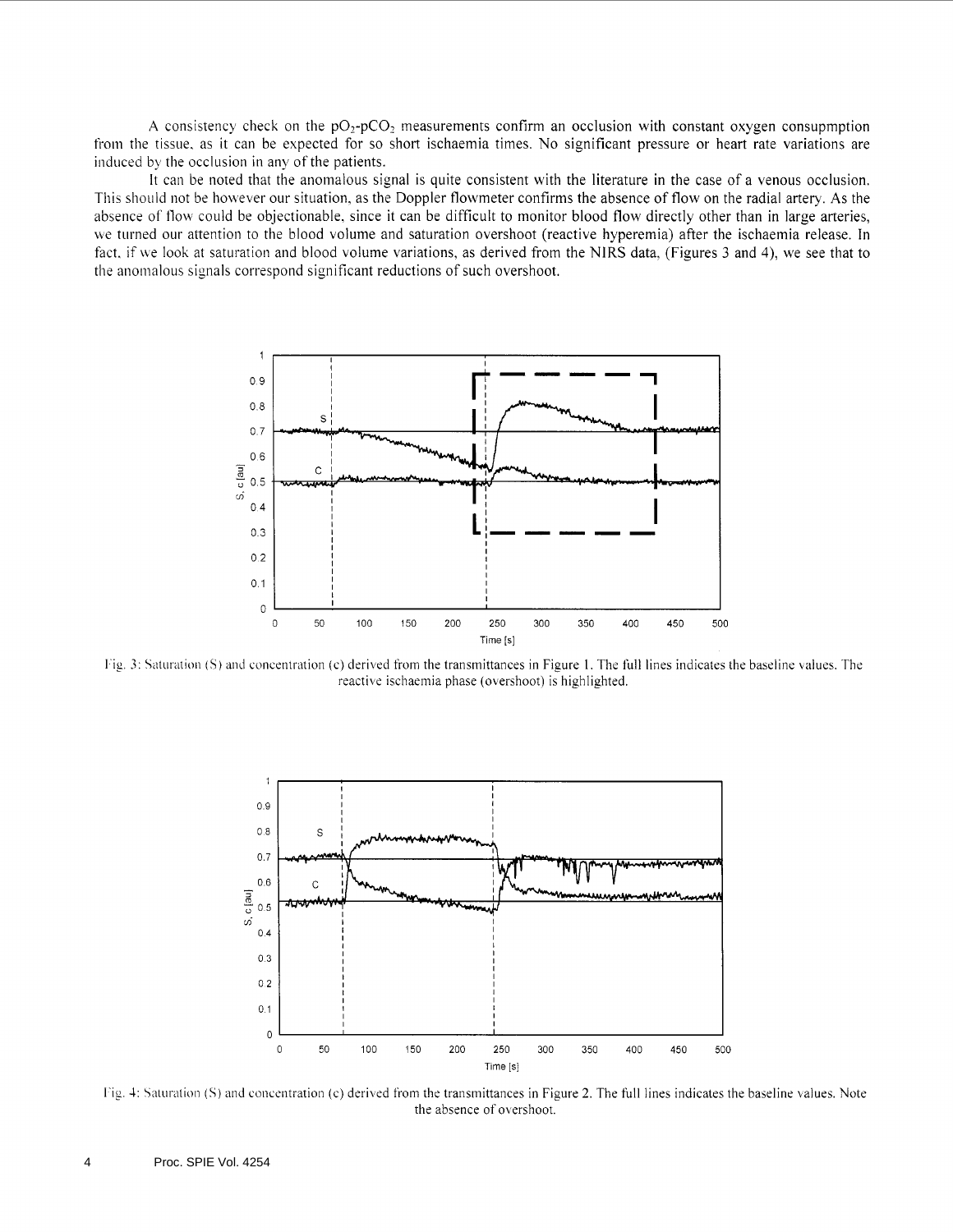Ofthe 40 patients, 6 here not sufficiently compliant to the operator directives to yeld a signal sufficiently clean for analysis. Of all the others. the signals have been classified as 'normal' or 'anomalous'. as indicated in the preceeding paragraphs. The monovariate occurrences are reported in Figure 5.



k'igtirc *5:* Occurrences ol'normal and anomalous signals. Risk factors: 1 - hypertension, D - dyslipidemia. S - cigarette smoking. **tl**  reference group.

**As** the stud) has been dedicated to primary evaluation of the NlRS technique for signal contrast, the patient group is. at the present state. too scattered to allow an easy correlation to pathology, and a statistical analisys of the data is under development. We can distinctly note, however, that no healthy subject presents anomalous signals, while anomalies clearly occur with a high rate among the dislipidemic patients, and in the subjects who present a substantial hypertension. **A** few anomalies are present among the smokers too.

This agrees with the endothelium-dependent vascular relaxation anomalies which have been observed in the last years among subjects with cardiovascular risk factors, such as increased cholesterol levels<sup>8</sup>, essential hypertension<sup>9</sup> or  $\epsilon$  cigarette smoking<sup>10</sup>. In particular, the impairment of flow-mediated vasodilation could well accont for the absence of blood voliinie and saturation overshoot as the ischaemia is released and normal blood flow is restored.

# **4. CONCLUSIONS**

The study. even though very preliminary in scope and sample choice, shows that the NlRS technique and the IRIS spectrometer can yeld clean signals on induced ischaemia on CAD patients. Moreover, the signals fit well in the framework of endothelial function anomalies in subjects with cardiovascular risk factors. This is strongly conducive towards the applicability of NIRS as a potential low-cost technique for endothelial dysfunction characterization in patients who present cardiovascular risk.